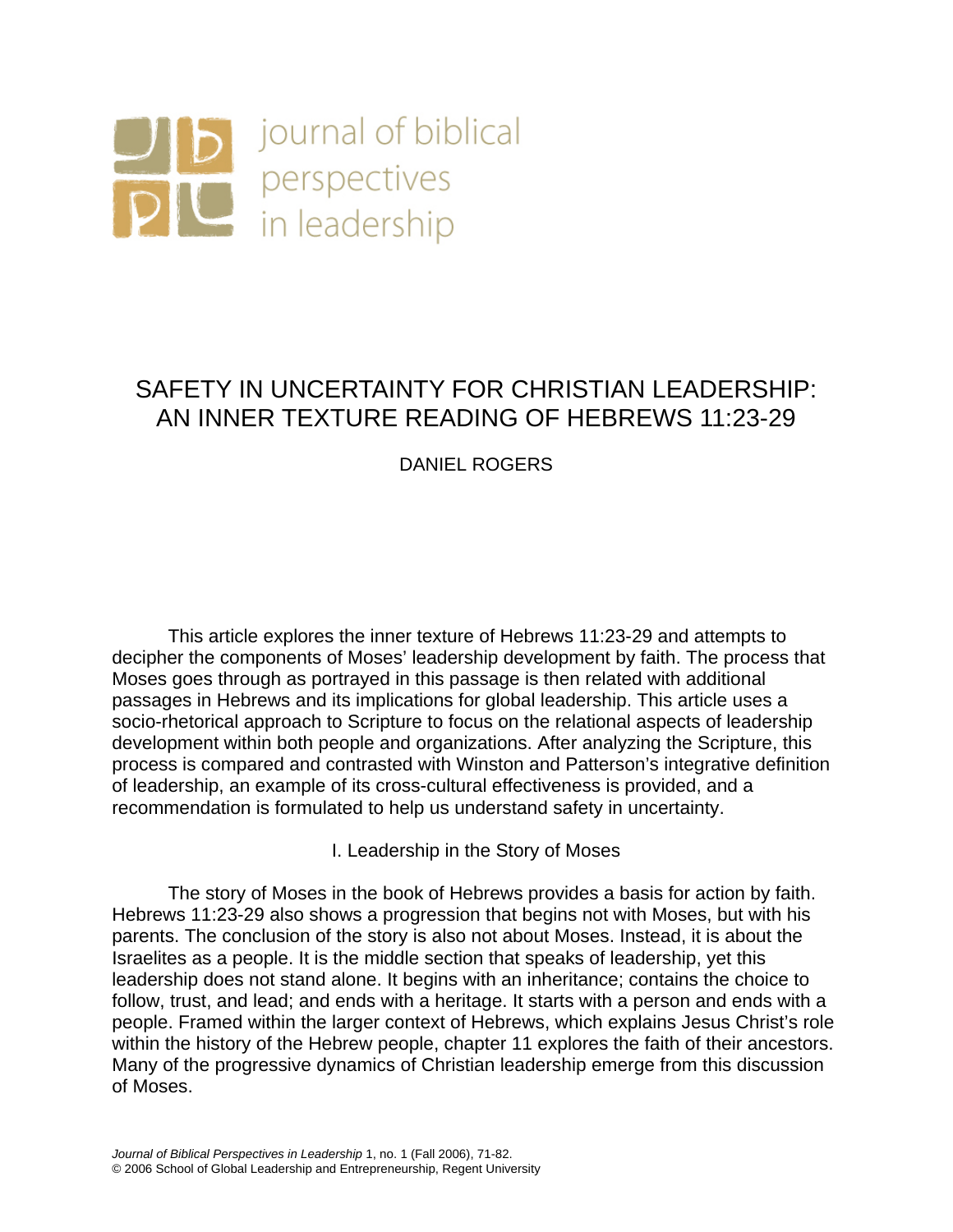Given the divine nature of Scripture, inner texture analysis is a socio-rhetorical criticism method to let the Scripture speak for itself by bringing "both literary and rhetorical techniques together to analyze aspects of words and meaning in the text."[1](#page-1-0) Geisler states, "As Christ is God and Man in one Person, so Scripture is, indivisibly, God's Word in human language."<sup>2</sup> Much attention, then, should be given to analyzing the language, its formation, and its use within the Scripture itself.

## II. Inner Texture Analysis

The story of Moses in Hebrews 11 has a distinct beginning and ending that become obvious through word repetition/progression. It begins with the narrator speaking in verse 23. He first tells us of Moses who is born. Because Moses is a child, unable to act for himself, his parents act. A pronoun, title, or name for Moses is repeated four times in the first verse, while his parents are mentioned three times. They hid Moses for three months. This action theme is repeated in the passage seven additional times. The parents hid, Moses refused, chose, esteemed, forsook, endured, and kept. The Israelites passed. After describing the parents' actions and the reasons behind them, the narrator returns to a discussion of the principal character, Moses.

The conclusion to the story in verse 29 varies from the beginning because it makes no reference to Moses. The narrator retains control of the dialogue and, instead, tells us the actions of the Israelites as a whole. It also tells of the drowning of the Egyptians. This division of the story becomes readily apparent because Moses takes all of the actions through the rest of the passage.

In the body portion of verses 24-28, Moses performs all of the actions. In the beginning, Moses can now make decisions for himself, since he "came of age." It is then that Moses "refused to be called the son of Pharaoh's daughter." This is the only title he refuses within the passage. This action requires clarification, however. He refused this title to gain another; at this point the people of God are introduced. Yet the people of God are not the source of esteem. Instead, Christ is introduced for the first time as providing the reason to accept and endure affliction over the temporal pleasures of sin. Each potential benefit of the Egyptians is offset by Christ.

Moses is listed as one of the people of God instead of the son of Pharaoh's daughter. Affliction comes in lieu of pleasures, but results in the reproach of Christ. Since reproach has a negative connotation, and affliction is often avoided rather than sought, it is the last section that explains the action. Moses expects to be recompensed for his efforts, while understanding his place. Reproach from Christ infers discipline and correctly positions Moses as Christ's servant. Hence, to be disciplined by Christ implies esteem and potential growth on the part of Moses. However, growth comes by choosing to follow Christ.

This beginning section is the longest, which shows its significance within the passage. Here the concept of choice is introduced for the principal character. The difficulty of the choice is apparent through the repeated titles. Moses is mentioned three

<span id="page-1-0"></span> $\overline{\phantom{0}}$  1 Vernon K. Robbins, *Exploring the Texture of Texts: A Guide to Socio-Rhetorical Interpretation* (Harrisburg, PA: Trinity Press International, 1996), 3.

<span id="page-1-1"></span> $2$  Norman L. Geisler, "Explaining Herneneutics: A Commentary on The Chicago Statement on Biblical Hermeneuitics Articles of Affirmation and Denial" (2004), http://hermeneutics.kulikovskyonline.net, 1.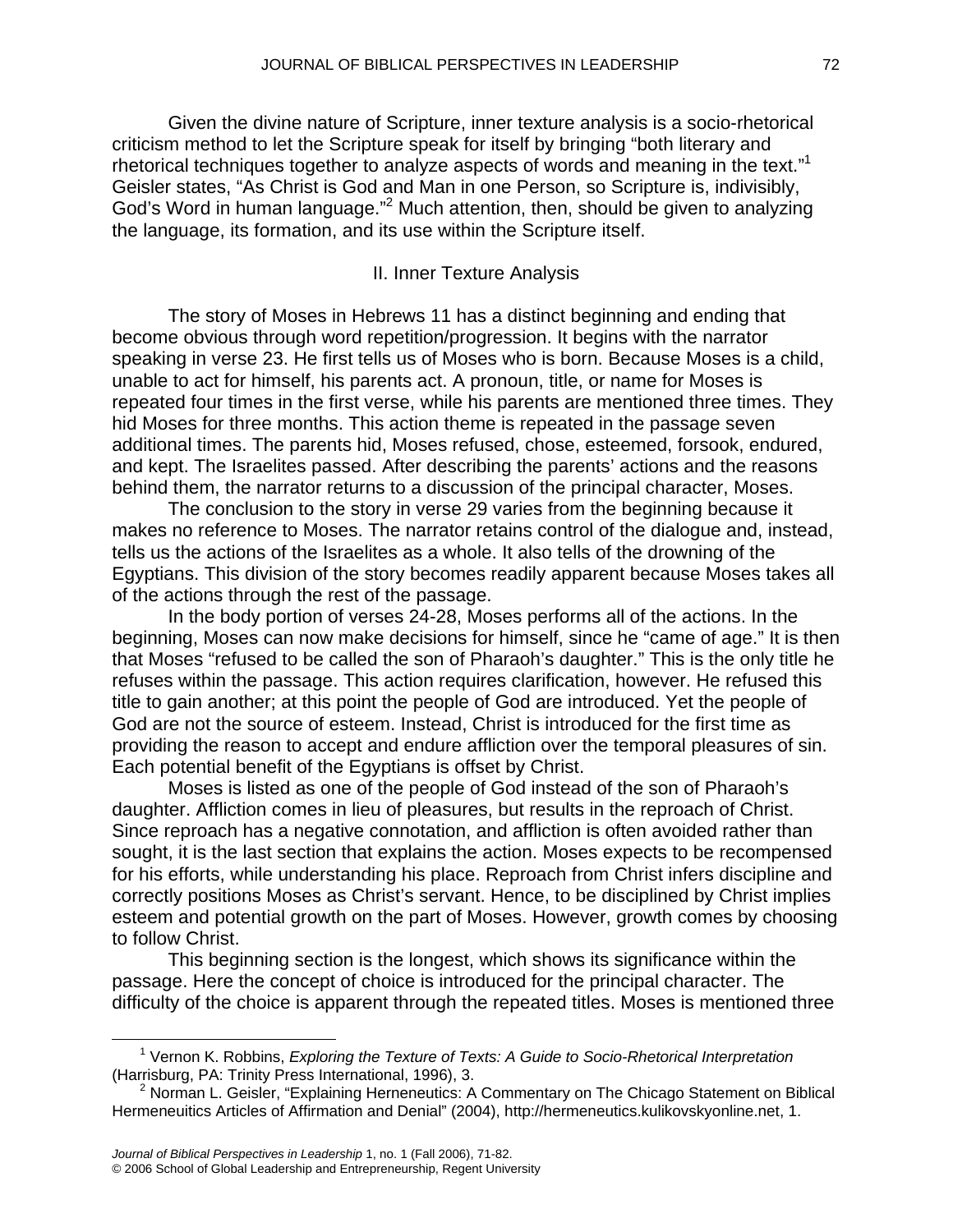times but refuses one of his titles. The Egyptians are mentioned three times, which shows the significance of their presence. Christ is mentioned only once, but wins Moses' devotion, which shows the power of his presence. Overall, it is the choice that has the most effect. The middle and ending sections build upon this choice.

In the middle section, Moses placed his trust in Christ, who is mentioned again in verse 27 as "Him who is invisible." By this trust, Moses, who is mentioned twice, forsakes Egypt, fears not the wrath of the king, and endures. Within this section, Moses follows the Lord's lead and fulfils his role in God's plan. Yet, this passage still does not imply leadership. Again, the single mention of Christ allows Moses, who is mentioned twice, to stand up to Egypt and its king. While Moses acts on behalf of the people, he does not develop them. God does the work; Moses simply serves as God's spokesman.

In the ending section, Moses kept the Passover. Through this action, Moses took his leadership role and the people followed the requirements of the sprinkling of blood. Moses is mentioned once, and the people are mentioned once.

After dividing the story, repeated speech can assist the reader to interpret the meaning. Several other patterns of repetition/progression occur throughout the passage, further dividing the body of the story into a beginning, middle, and end. Table 1 is included to help the reader see the patterns. Moses is mentioned four times in the introduction, three times in the beginning (refusing one of the references), twice in the middle, and once in the end. The text progresses slowly away from Moses. It mentions Christ once in the beginning and once in the middle. Hence, Christ appears for the choice and serves as the recipient of trust. The text mentions God's people once in the beginning, once in the ending, and once in the conclusion. Moses identifies himself with them in the beginning, leads them in the ending, and they take over as the principal actors in the conclusion.

Another pattern is the frequent mention of the antagonists within the story. The Egyptians and what they have to offer are mentioned once in the introduction—"king's command"; three times in the beginning—"pharaoh's daughter, passing pleasures of sin, treasures in Egypt"; once in the middle—"wrath of the king"; and once in the conclusion. The progression discusses the king's command in the introduction and the parents' action, the opportunities the Egyptians offer during Moses' choice, the king's wrath as Moses trusts Christ, and the Egyptians' death as they pursued the Israelites. This shows that something opposite has occurred for the Egyptians than for Moses. There is no apparent progression through the passage on the part of the Egyptians. It is apparent that they trusted in the same opportunities they offered Moses.

 There is also a continuation of the themes between the introduction and conclusion. Moses began by receiving an inheritance of faith from his parents in the introduction, while Moses leaves a heritage of faith for the people of Israel. Moses is skillfully removed from the picture in verse 29 by the author of Hebrews. After accepting his leadership role by keeping the Passover, the people do the same in verse 28. Then it is the people that act by faith in verse 29 and cross the Red Sea.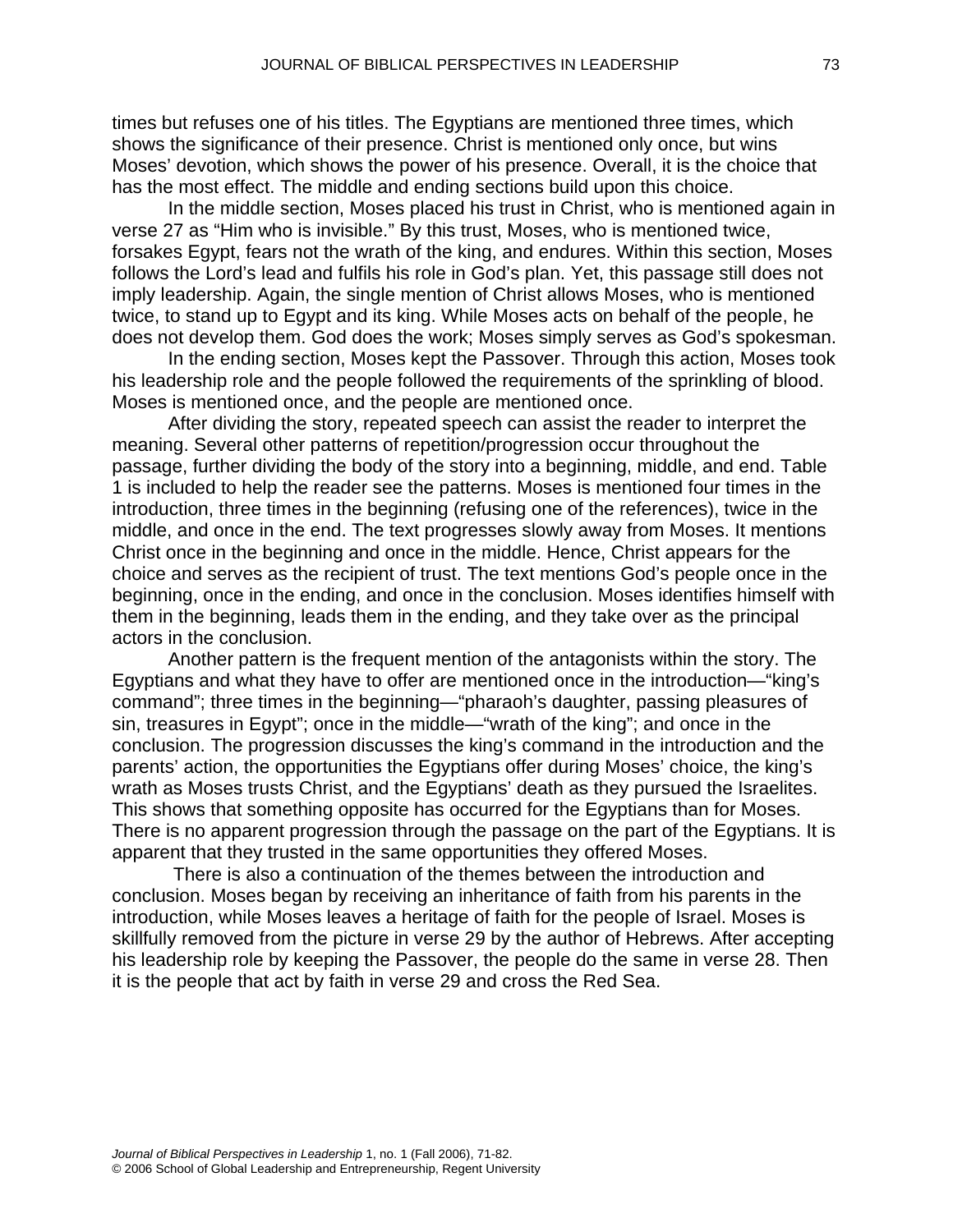|           | Verse                                 |          |                              |             |             |           |                                   |               |           |                      |          |                   |            |                            |             |
|-----------|---------------------------------------|----------|------------------------------|-------------|-------------|-----------|-----------------------------------|---------------|-----------|----------------------|----------|-------------------|------------|----------------------------|-------------|
| Intro     |                                       |          |                              |             |             |           |                                   |               |           |                      |          |                   |            |                            |             |
|           | 23 By faith                           | by       | was born<br>was hidden       | Moses<br>he | his parents |           |                                   |               |           | when<br>three months |          |                   |            |                            |             |
|           |                                       |          | was beautiful                | he<br>child |             |           |                                   |               |           |                      |          |                   |            |                            |             |
|           |                                       |          |                              |             | they        |           |                                   |               | saw       |                      | were not |                   |            |                            |             |
|           |                                       | of       |                              |             | they        |           |                                   |               |           |                      | afraid   | king's command    |            |                            |             |
| Beginning | 24 By faith                           |          | came of age<br>refused to be | Moses       |             |           |                                   |               |           | when                 |          | Pharoah's         |            |                            |             |
|           |                                       | of       | called                       | son         |             |           |                                   |               |           |                      |          | daughter          |            |                            |             |
|           |                                       |          | choosing rather              |             |             |           |                                   |               |           |                      |          |                   |            |                            |             |
|           | 25                                    | with     | to suffer                    |             |             |           |                                   | people of God |           |                      |          | passing           | affliction |                            |             |
|           |                                       |          | than to enjoy                |             |             |           |                                   |               |           |                      |          | pleasures of sin  |            |                            |             |
|           |                                       |          | esteeming the                |             |             |           |                                   |               |           |                      |          | treasures in      |            |                            |             |
|           | 26                                    | of<br>to | reproach<br>looked           | he          |             | Christ    |                                   |               |           |                      |          | Eqypt             |            | greater riches<br>reward   |             |
|           |                                       |          |                              |             |             |           |                                   |               |           |                      |          |                   |            |                            |             |
| Middle    | 27 By faith                           |          | forsook                      | he          |             |           |                                   |               |           |                      |          |                   |            |                            |             |
|           |                                       |          | not fearing                  |             |             |           |                                   |               |           |                      |          | wrath of the king |            |                            |             |
|           |                                       |          | endured                      | he          |             | Him       |                                   |               |           |                      |          |                   |            |                            |             |
|           |                                       |          | as seeing                    |             |             | who is    |                                   |               |           |                      |          |                   |            |                            |             |
|           |                                       |          |                              |             |             | invisible |                                   |               |           |                      |          |                   |            |                            |             |
| Ending    | 28 By faith                           |          |                              | he          |             |           | he who destroyed<br>the firstborn | them          |           |                      |          |                   |            | the Passover               |             |
|           |                                       |          | kept                         |             |             |           |                                   |               |           |                      |          |                   |            | the sprinkling<br>of blood |             |
|           | Conclusion 29 By faith through passed |          |                              |             |             |           |                                   | they          |           |                      |          |                   |            |                            | Red Sea     |
|           |                                       | as       | to do so                     |             |             |           |                                   |               | attempted | were drowned         |          | Egyptians         |            |                            | by dry land |

# Table 1. Patterns of Repetition/Progression in the Story about Moses in Hebrews 11:23-29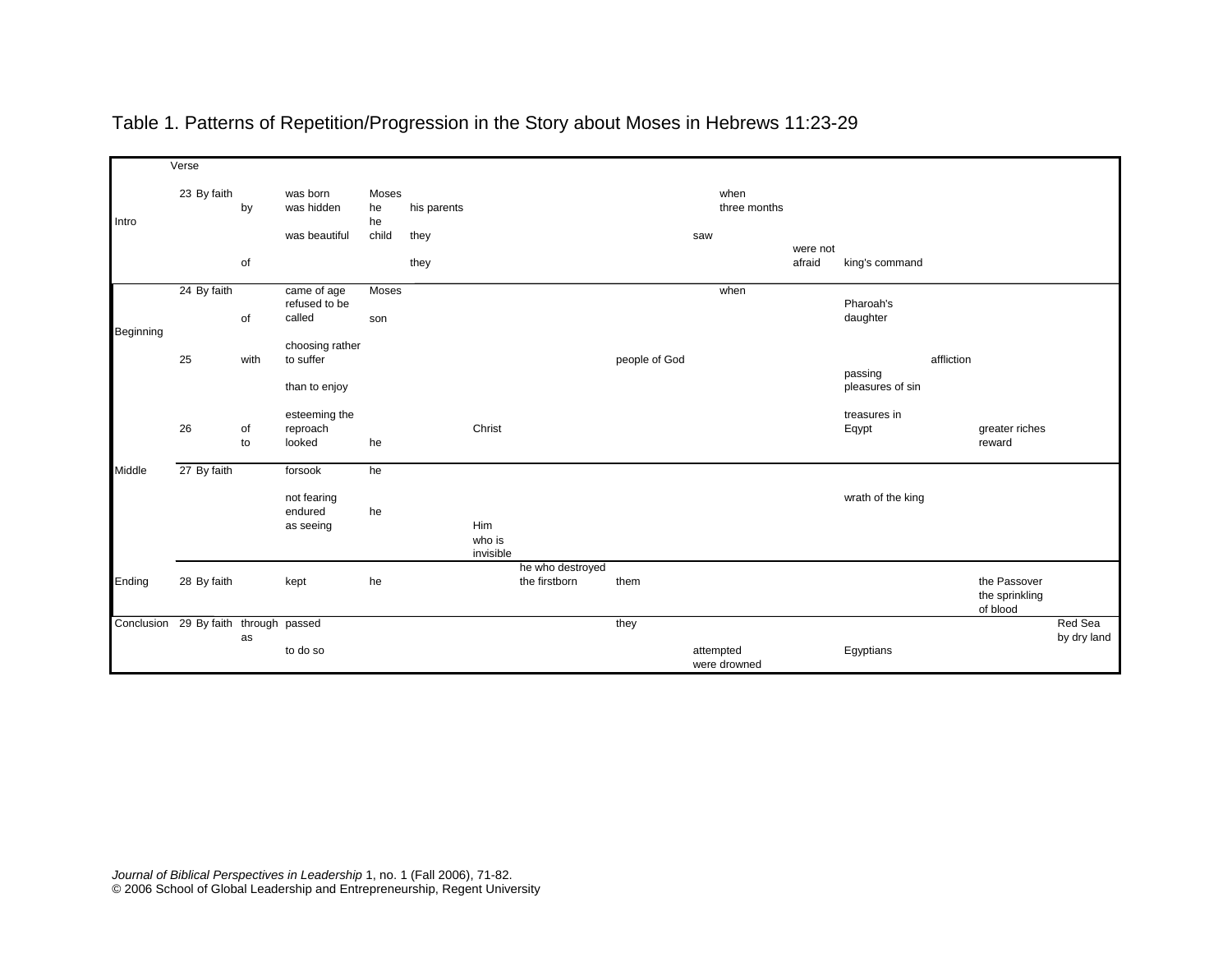The repetition of the words "by faith" shows another speech pattern. The words "by faith" are used five times in this passage. They are used at the beginning of the introduction (verse 23), the beginning (verses 24-26), the middle (verse 27), the ending (verse 28), and the conclusion (verse 29). In the introduction, the protagonists of faith are the parents acting on Moses' behalf. The principal character through the body is Moses, who also acts by faith in making his choice, forsaking Egypt, and keeping the Passover. In the conclusion, the people of Israel act by faith.

There is a common mood of indicative speech throughout the passage for the parents, Moses, and the people. They are each referenced through the actions they took. Shifting from following his parents to choosing for himself upon coming of age to trust in Christ and then leading on Christ's behalf resulted in a people following God. Moses receives an inheritance of faith from his parents, makes his own choice, trusts in Christ, accepts his call, and leaves a heritage.

#### III. The Broader Story

Other components of the Hebrews story share several common themes that relate to this passage. First, the passage is located in the latter portion of Hebrews. Wallace proposes the theme of Hebrews as "the absolute supremacy of Christ—a supremacy which allows no challenge, whether from human or angelic beings."<sup>[3](#page-4-0)</sup> While Wallace shows that the first portion of Hebrews focuses on "the theological basis for Christ's superiority (1:1-10:18)," this passage appears in the second portion of Hebrews, which is about "the practical outworking of Christ's superiority (10:19-13:17)."<sup>[4](#page-4-1)</sup> The final portion of Hebrews is "concluding instructions (13:18-2[5](#page-4-2))."<sup>5</sup> The word "faith" is used thirty-one times in Hebrews—twenty-three times in Hebrews 11 alone.

Starting at the beginning of Hebrews 10, Christ provides a new inheritance (10:5- 10) that requires a choice (10:26). Chapter 11 lists the examples and historical leaders with a variety of callings that were all driven by faith. The call of every believer is then provided in Hebrews 12:1 to "run with endurance the race that is set before us," which creates a new heritage as described in chapter 12. However, this new heritage is similar to the one set before Moses. Wallace calls this chapter an "exhortation to endure chastening [which is] necessary for sanctification."*[6](#page-4-3)*

The similarities of the larger context of Hebrews 10-12 with the microcosm of Hebrews 11:23-29 are astounding. It is the protagonist that changes. In the larger context, the reader is the protagonist as Christ provides a new inheritance that only requires a choice by the reader. If readers will choose and trust, they will receive a call and a particular race. Accepting this race creates a heritage.

In the microcosm of Moses, an explanation of his inheritance is provided. Moses makes a choice, takes action based on trust, works within his calling, and leaves a heritage to the Israeli people.

Another similarity between Hebrews 11:23-29 and Hebrews 10-12 is the concept of chastening. Hence, Christians can expect chastening based on Christ's love, much

<span id="page-4-3"></span> $^6$  Ibid.

 $\frac{1}{3}$ <sup>3</sup> Daniel B. Wallace, "Hebrews: Introduction, Argument, and Outline" (2006), www.bible.org, 19.

<span id="page-4-1"></span><span id="page-4-0"></span> $<sup>4</sup>$  Ibid.</sup>

<span id="page-4-2"></span> $^5$  Ibid.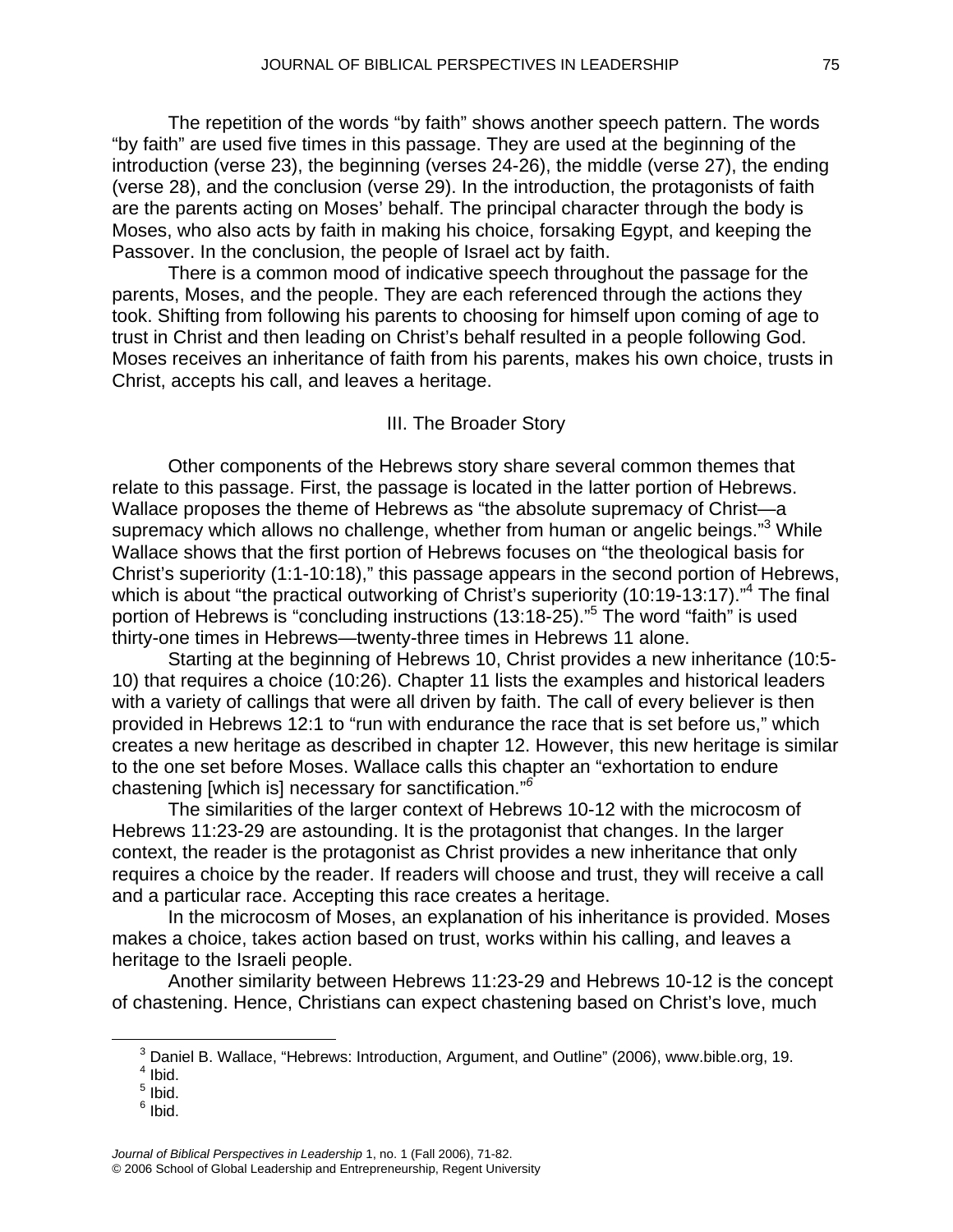like Moses favored Christ's reproach.<sup>[7](#page-5-0)</sup> The heritage that is accessible to Christians is not one of easy living, but one of persecution.<sup>[8](#page-5-1)</sup> From unbelievers in a sinful world, Christians receive chastening and reproach from Christ for sanctification and persecution. The question that remains, though, is one of faith.

IV. The Implications for Global Leadership

This Hebrews passage provides several implications for global leadership. By exploring faith, its development, and its progression, the concept of safety in uncertainty can be more fully understood.

Stagich states, "Sophisticated, collaborative employees will demand a clearer understanding of their roles" and "a safe environment is necessary for real learning and development."<sup>9</sup> Clarity of roles and safety must be balanced with the uncertainty generated by globalization. Accomplishing this apparent paradox can only be understood through holistic viewing. As evidenced by the analysis above, Moses serves as an example of one who gave up temporary safety, treasure, and pleasure through obedience. He looked at the larger picture to learn his place in the greater context and fulfill his calling. Understanding the reason behind his action enables others to understand how to access this same motivation, which comes by faith.

Perhaps the key to business, organizational, and cultural complexity lies in its commonality. That commonality rests on people and their motivation. Safety within uncertainty for individuals is based on where they place their faith. Their comfort level within an increasingly complex world derives from their experiences within it. They first receive an inheritance from their family and culture that tells them what to value. As they come of age, they choose themselves with whom to associate. Then they place their trust in the roles they have chosen and take action in keeping with their own view of themselves. Throughout life, their notions—those things in which they place their "faith"—will be challenged. Some will define success by money, by other people, by their employment, by their church, by the power/control they achieve, or by myriad other criteria. Regardless, their faith, derived by experience, will determine the heritage they leave.

In some instances, safety could in fact limit learning. Nitobe states, "if fighting in itself, be it offensive or defensive, is . . . brutal and wrong, we can still say with Lessing 'we know from what failings our virtue springs.'"[10](#page-5-3) It is our very sin that causes the need for Christ before deeper learning through discipleship and wisdom can occur.<sup>11</sup> Within the experience of all people, each is left with a choice. They can either refuse to learn and hold onto the faith and safety of their preconceived notions, or they can shift the basis of their faith. This ability and acceptance of change determines a person's flexibility, ability to learn, and potential for knowledge.

<span id="page-5-0"></span> $\overline{7}$  $<sup>7</sup>$  Ibid., Rev. 3:19.</sup>

<span id="page-5-1"></span><sup>8</sup> *The Inspirational Study Bible: New King James Version*, ed. Max Lucado (Dallas: Word Bibles, 1995), 2 Tim. 3:12.

<span id="page-5-2"></span><sup>9</sup> Timothy Stagich, *Collaborative Leadership and Global Transformation* (United States: Global

Leadership Resources, 2001), 26, 49.<br><sup>10</sup> Inazo Nitobe, trans. Tokuhei Suchi, *Bushido: The Soul of Japan, An Exposition of Japanese <i>Thought* (Tokyo: Bilingual Books, 2004), 39.

<span id="page-5-4"></span><span id="page-5-3"></span>*The Inspirational Study Bible*, Ps. 111:10.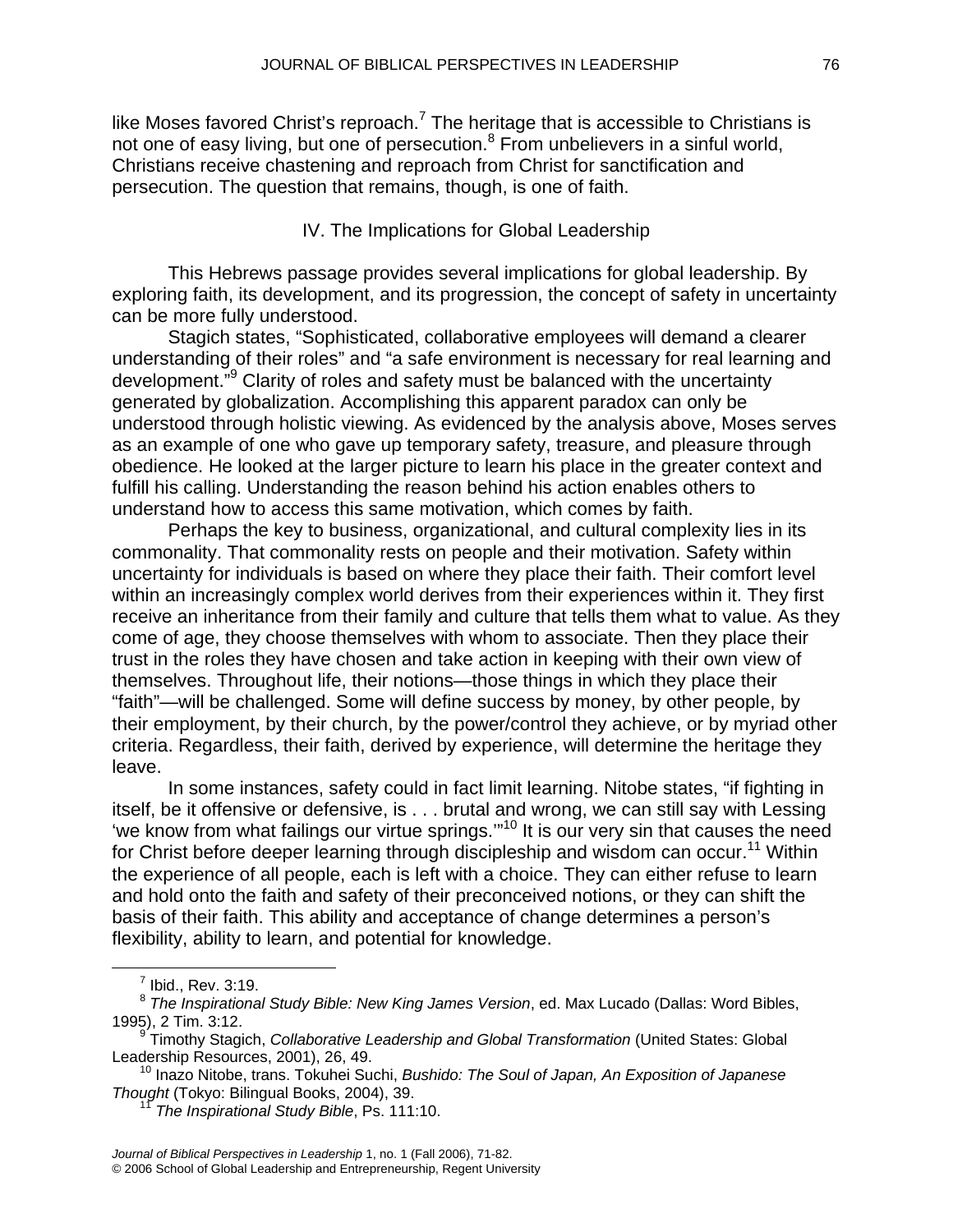Nitobe says, "Knowledge becomes really such only when it is assimilated in the mind of the learner and shows in his character.<sup>"12</sup> The book of James provides a similar story, but individual knowledge also requires a decision. Every individual must determine what he will do with it, which introduces the higher calling of leadership.

V. Comparison with Winston and Patterson's Leadership Definition

Winston and Patterson wrote "An Integrative Definition of Leadership."<sup>13</sup> In an attempt to better understand what Moses goes through in Hebrews 11:23-29, that process will be compared with several components of the integrative definition. The first step that Moses goes through is receiving his inheritance of faith. His parents acted "by faith" and secured his life. This sounds similar to Winston and Patterson's statement that a "leader . . . presents the organization to outside audiences in such a manner that the audiences have a clear impression of the organization's purpose and goals and can clearly see the purpose and goals lived out in the life of the leader.["14](#page-6-2) The leader from this perspective becomes the author of Hebrews. It is he who is presenting the life of Moses to help the reader understand the concept of faith lived out in Moses' life. Likewise, the author "build[s] credibility and trust" with the readers by relating a story that they would know using indicative language.<sup>15</sup>

Within the passage itself, there are several components that place Moses' parents, Christ, Moses, and the people within the leadership definition. Moses' parents fulfill a portion of the leadership definition in that they "understand and interpret the future into present-time action steps."<sup>16</sup> In hiding Moses, they acted by faith. According to the definition, this makes them followers. We can reasonably consider them followers of God given the context of the passage.

Christ, then, is mentioned in verse 26 as the one who "focuses [Moses] to the . . . mission and objectives causing [Moses] to willingly and enthusiastically expend spiritual, emotional, and physical energy in a concerted coordinated effort to achieve the ... mission and objectives.["17](#page-6-5) Christ achieves this in Moses by "humbly conveying a prophetic vision of the future.["18](#page-6-6) This is the concept of faith most clearly defined within the passage. Moses' faith is described as "respect unto the recompense of the reward.["19](#page-6-7) Hebrews 11:1 says, "faith is the substance of things hoped for, the evidence of things not seen." Access is gained through Christ: "Looking unto Jesus the author and finisher of [our] faith."[20](#page-6-8) Combining all of these definitions, faith could be described as substantiated trust in a future reward as evidenced by Jesus Christ to individuals. It is the evidence by Christ who created the prophetic vision for Moses. The result was Moses' choice to "willingly expend . . . energy" to follow Christ's lead.

- <span id="page-6-4"></span> $16$  Ibid.  $17$  Ibid.
- <span id="page-6-5"></span> $18$  Ibid.

<span id="page-6-1"></span><span id="page-6-0"></span>12 Nitobe, *Bushido: The Soul of Japan, An Exposition of Japanese Thought,* 51.

<sup>13</sup> Bruce E. Winston and Kathleen Patterson, "An Integrative Definition of Leadership," *International Journal of Leadership Studies* 1, no. 2 (2006): 6-66.<br><sup>14</sup> Ibid., 8.

<span id="page-6-2"></span>

<span id="page-6-3"></span> $15$  Ibid.

<span id="page-6-6"></span>

<span id="page-6-7"></span><sup>19</sup> *The Inspirational Study Bible*, Heb. 11:26.

<span id="page-6-8"></span><sup>20</sup> Ibid., Heb. 12:2.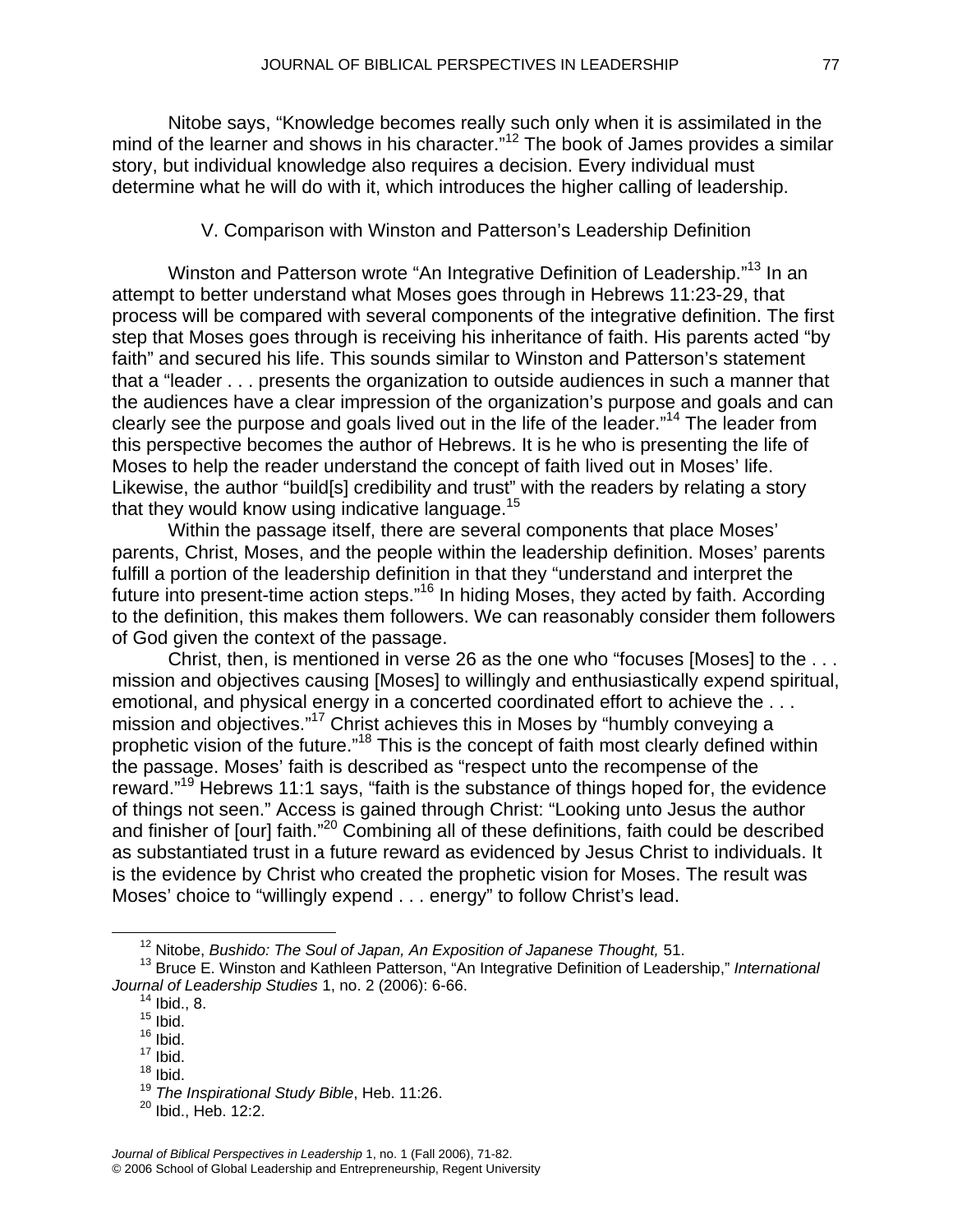Once Moses chose to follow Christ and be listed with the people of God instead of the Egyptians, the next step that the author of Hebrews presents is the role of Moses himself. At this point, there is a change in the mission for Moses. He is no longer just to be listed with the people of God, but to take action to influence the "future state of the organization."[21](#page-7-0) In this case, the organization could be defined as the people of Israel, and the future state of the organization could be described as freedom from their slavery in Egypt. Most would agree that this would allow the people of Israel to be "better off."<sup>22</sup> Yet, Christ provides more to Moses at this point by providing him "with what [he] needed within the reason and scope of the organization's resources and accommodations relative to the value of accomplishing the organization's objectives and the growth of the follower."<sup>23</sup> Moses fulfills his role; he continues to follow.

At this point is the first time that the Israelites can be listed as followers. Before this point, Moses chose to be equal with the people of God (verse 25). In verse 28, he assumes the role of leader himself and "achieves unity of common values and directions" with the people of God by keeping the Passover.<sup>24</sup> It is interesting to note that this is the only act of leadership that is listed for Moses in this passage.

In verse 29, there is a difference between Winston and Patterson's integrative leadership definition and the conclusion of the Hebrews passage. Winston and Patterson stated that "the leader and followers together change the organization to best accomplish the organization's objectives," while verse 29 removes Moses from the picture. There is no direct reference to Moses in this verse. Instead, he could be described as only being one of "they" that crossed through the Red Sea. This is an important distinction because it describes the faith heritage that Moses leaves. It is no longer about the leader or followers, but about the objective of the organization and their leader—God. Focusing too heavily on Moses misses the fact that Moses, too, was following. Instead, God's objective was fulfilled, and his people were free. Perhaps another component of leadership is its release and progression.

Looking at the faith progression helps expound this concept. Moses' parents acted by faith but had to release Moses to make his own choice. By faith Moses chose to follow, not lead, by looking to Christ. Moses fulfilled his role by faith in Christ when fulfilling his role before Pharaoh. Moses led the people by keeping the Passover, acting by faith in God's power. At this point, Moses acts with the people. Finally, the people were released from Egypt and acted by faith in crossing the Red Sea. At this point, the people begin to act as a whole according to their faith and not that of Moses. Hence, Moses' leadership contribution to the people was that he developed, strengthened, and bequeathed faith to the Israelites.

## VI. Cross-cultural Effectiveness Explored

There are two other components to Winston and Patterson's definition that deserve exploration. The first is the concept of "resonat[ing] with the follower(s) beliefs

<span id="page-7-3"></span> $24$  Ibid.

<span id="page-7-0"></span><sup>&</sup>lt;sup>21</sup> Winston and Patterson, "An Integrative Definition of Leadership," 8.<br><sup>22</sup> Ibid

<span id="page-7-1"></span>

<span id="page-7-2"></span> $23$  Ibid.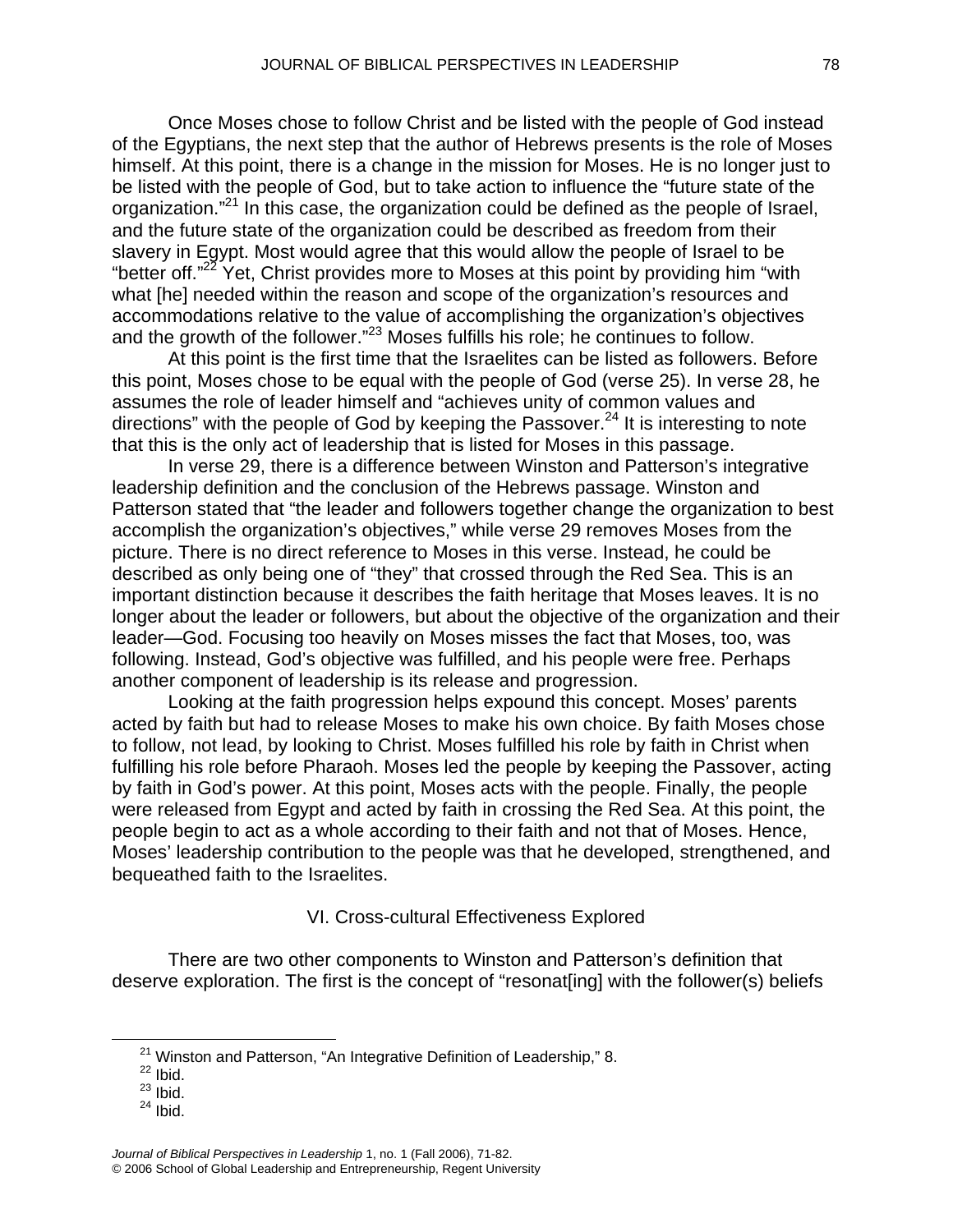and values."<sup>25</sup> The second is the concept of "recognizing the diversity of the follower(s)."[26](#page-8-1) Both concepts are extremely important when considering global leadership. Within the passage in Hebrews, these concepts are included within the inheritance piece. Generally, there are two ways to learn: by one's own experience or from others. Every people receive an inheritance. Likewise, every person receives an inheritance. That inheritance does not dictate the choices they make, but it offers them lessons from both a cultural and personal perspective. Hence, an inheritance offers a shortcut to faith while not guaranteeing it. Without a faith inheritance, faith must come "by hearing and hearing by the word of God." $27$  Therefore, there is a choice for everyone with a wide range of inheritance provided to each. In an attempt to better explain the cross-cultural effectiveness piece, Japan will be explored.

Nitobe identified a problem over 100 years ago regarding the "failure of mission work" in Japan. He related the cause as follows: "most of the missionaries are entirely ignorant of [Japanese] history and consequently estrange[d] their religion from the habits of thought we and our forefathers have been accustomed to for centuries past."<sup>[28](#page-8-3)</sup> This shows the importance of understanding inheritance for ministry. To understand a person, clues can be gained by looking to their culture. Culture does not dictate personal belief, but offers the same context within which they have been living. Also, since culture does not guarantee the beliefs or values of individuals, the more likely place to find the basis of their thoughts is to look to their personal history. However, this analysis must first generalize according to the prevailing national culture. When entering any culture different than one's own, there are multiple choices that must be made to determine one's "fit" within it.

"In Japan there are two sides to everyone—(their) warm, close, friendly, involved, [high context] side that does not stand on ceremony, and the public, official, statusconscious, ceremonial side, which is what most foreigners see."<sup>29</sup> Japan is a high context culture where "shared background creates meaning.[30](#page-8-5) Hence, a lot is conveyed without words. Mobley and McCall warn, "a high context culture that also has a low tolerance for ambiguity is dangerous to a newcomer."<sup>31</sup> Such is often the case in Japan. Therefore, someone must allow you access in a society where "silence speaks loudly and context determines meaning."<sup>32</sup> Yet words that are used have great meaning from the context of Japanese honorifics—the method of politeness in Japanese culture. It consists of three parts: general politeness, elevating the listener by conveying respect, and lowering the speaker through humility. Each of these honorifics is administered through the spoken language. In a sense, there is a lot of extra verbiage in Japanese that conveys the appropriate level of politeness. It is difficult to understand and most

[www.infoamerica.org/teoria/hall\\_e3.htm](http://www.infoamerica.org/teoria/hall_e3.htm) (accessed May 27, 2006), 12. [30](http://www.infoamerica.org/teoria/hall_e3.htm) William H. Mobley and Morgan W. McCall, Jr., *Advances in Global Leadership,* vol. 2 (New York: JAI, 2001), 201.

<span id="page-8-7"></span><span id="page-8-6"></span> $31$  Ibid., 199.

<span id="page-8-0"></span> $25$  Ibid.

<span id="page-8-1"></span> $26$  Ibid.

<span id="page-8-2"></span><sup>27</sup> *The Inspirational Study Bible*, Rom. 10:17.

<span id="page-8-3"></span><sup>28</sup> Nitobe, *Bushido: The Soul of Japan, An Exposition of Japanese Thought*, 279-281.

<span id="page-8-4"></span><sup>&</sup>lt;sup>29</sup> Sergio Missana, "The Grip of Culture: Edward T. Hall The Silent Language,"

<span id="page-8-5"></span>

<sup>32</sup> Robert Rosen, Patricia Digh, Marshall Singer, and Carl Phillips, *Global Literacies: Lessons on Business Leadership and National Cultures* (New York: Simon & Schuster, 2000), 229.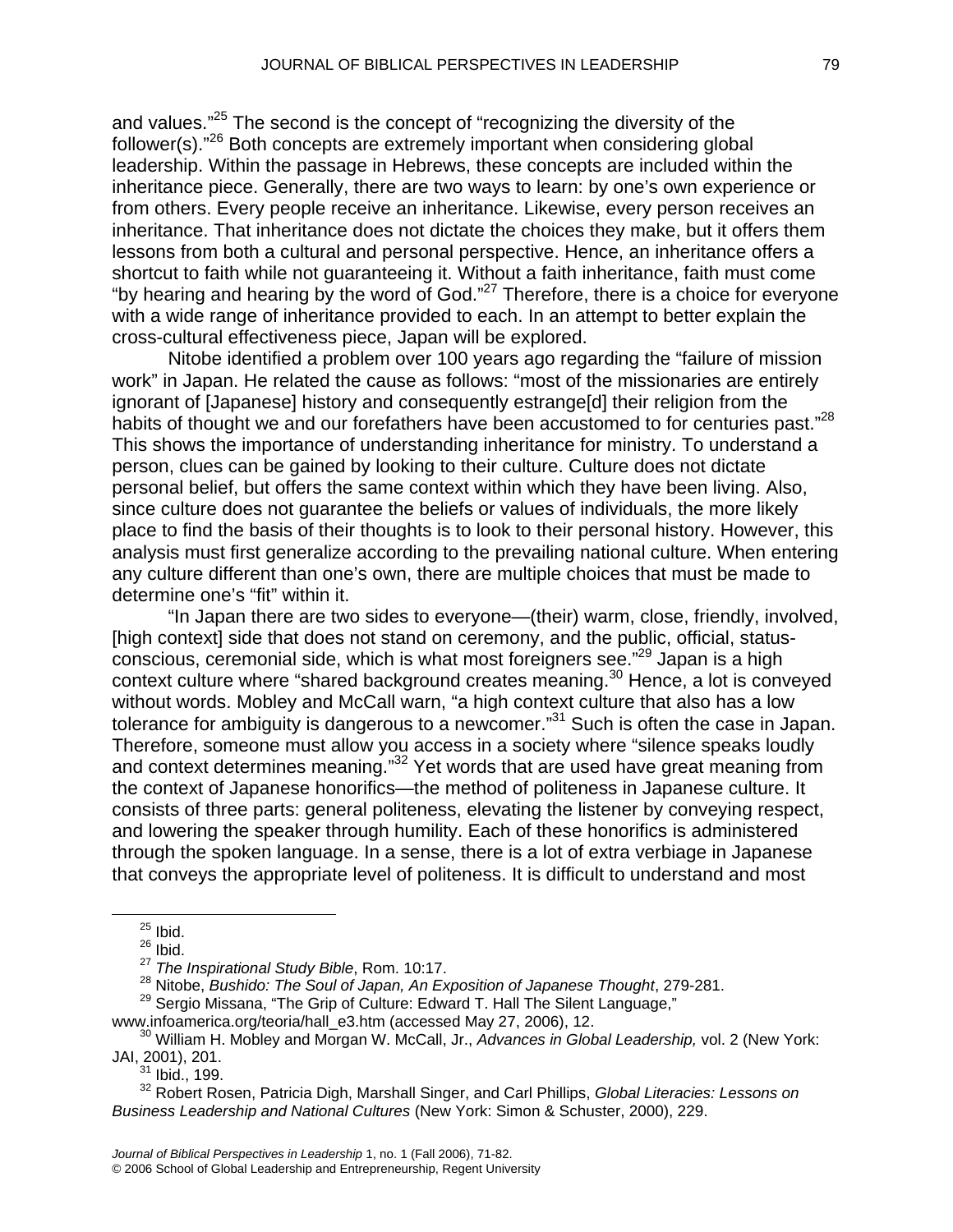native Japanese do not feel they necessarily use it correctly. From a business perspective, maintaining politeness, elevating the speaker, and humbling oneself are all positive characteristics. Of course, more is required: "In Japan, a company has to be integrated into the local institutional framework; in this key market, it is more important for the Japanese businesses to be integrated into the Japanese business environment than to be integrated with other global businesses."<sup>33</sup>

Once trust is gained and high context relationships become the norm for business interactions, the formal aspects of the culture are mostly ceremonial with a great deal of honorifics as the relationship is undergirded by a high context, informal understanding. This is what one works for in Japan. Once this is established, Rosen et al. call the Japanese "contextual harmonizers." $34$  Shared meaning and understanding creates an environment that allows the group to achieve high levels of accountability with respect to the quality of their work. They work very hard at maintaining their relationships, are very polite, and determine their own actions based on the group context into which they are placed. They also attempt to set up their speech to ensure agreement between parties. All of this may make more sense considering their country, of which only 20% of the land mass is habitable and more than 120 million people live. That number of people living so closely together probably need to be fairly polite.

Another observation must be made of the Japanese—their source of moral character. Three religions mostly influence Japanese thinking: Shinto, Confucius, and Mencius. Shinto contributes a "know thyself" mentality and drives the Japanese to live according to their own character. Confucius enunciates the five moral relations: master and servant, father and son, husband and wife, older and younger brother, and friend and friend. Mencius contributes "forcible and often quite democratic theories [taken] to sympathetic natures."<sup>35</sup> Combined, these religions, along with feudalism (practiced in Japan until 1870) and the warrior class of samurai, created "bushido" or the moral code, which is still most prevalent in Japan. To understand the Japanese, one must understand their history and realize "bushido" is a large part of their heritage.

With at least a baseline understanding of another culture's heritage and a choice in determining one's fit and role within another society, the potential for leadership emerges. It rests on individual actions. Of course, those actions will build upon the "faith" of the individual pursuing them. Hence, every person must determine who or what he intends to follow before acknowledging where he intends to "lead" others. This decision determines the "prophetic vision of the future" to which every person individually subscribes.<sup>[36](#page-9-3)</sup>

Nitobe offers the solution for Christianity in Japan as well as other cultures: if it can be expressed "in the vocabulary familiar in the moral development of a people, [it] will find easy lodgement in their hearts, irrespective of race or nationality."<sup>37</sup> Paul was adept at this by becoming "all things to all men, that I might by all means save some."<sup>[38](#page-9-5)</sup> Once it is expressed according to the inheritance, the choice can be better understood

<span id="page-9-1"></span><span id="page-9-0"></span>33 Jay R. Galbraith, *Designing the Global Corporation (*San Francisco: Jossey Bass, 2000), 162.

<sup>34</sup> Robert Rosen, Patricia Digh, Marshall Singer, and Carl Phillips, *Global Literacies: Lessons on*

*Business Leadership and National Cultures* (New York: Simon & Schuster, 2000), 223.<br><sup>35</sup> Nitobe, *Bushido: The Soul of Japan, An Exposition of Japanese Thought*, 49.<br><sup>36</sup> Winston and Patterson, "An Integrative Definition

<span id="page-9-3"></span><span id="page-9-2"></span>

<span id="page-9-4"></span><sup>&</sup>lt;sup>37</sup> Nitobe, Bushido: The Soul of Japan, An Exposition of Japanese Thought, 281.

<span id="page-9-5"></span><sup>38 1</sup> Cor. 9:22.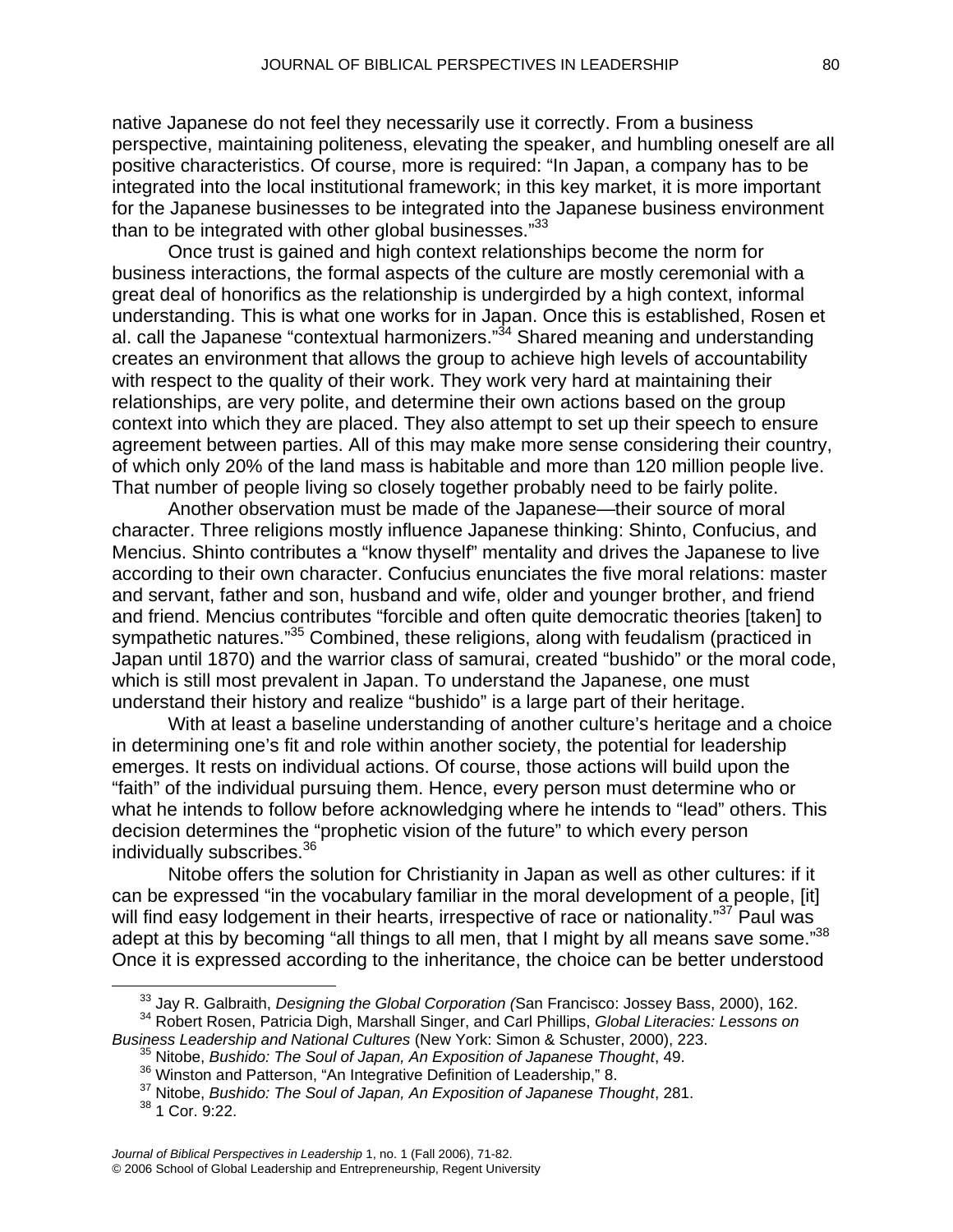and faith will be given the opportunity to blossom. Once chosen, roles can be developed, and leadership can result in "lodgement" not just in current but also subsequent generations.

### VII. Recommendations

The analysis above may express leadership as very different from the world's view, where "leaders ordinarily hold their followers in subjection and master them by wielding power, often through fear, coercion, or manipulation."<sup>39</sup> The Hebrews account of Moses' faith would not even necessarily be considered a "leadership" passage. However, most would acknowledge that Moses was one of the most famous leaders in Israeli history. It is interesting to note what made him great in the eyes of the author of Hebrews: his faith. By expressing faith as substantiated trust in a future reward as evidenced by Jesus Christ to individuals, Moses is shown as one who saw safety as something to be experienced now by focusing on the future and not the present. Hence, he was both willing to serve God and develop a relationship with God himself. This is an important component of leadership as well. To properly lead, a leader must understand the principles and values held by his master well enough to teach them to others.

Without understanding the authority that grants persons their leadership positions, we cannot fully submit to that authority or fully understand the necessary values and principles. Under Christ, "Christian leaders have no authority in themselves.["40](#page-10-1) Instead, "Submission to Christ's authority and leadership is one of the hallmarks of [our own access to] leadership."<sup>41</sup> By choosing to follow, however, Christians are also given access to Christ's strength. Keathley states, "Leadership requires great wisdom and strength and endurance, but the Christian leader can always count on the presence and provision of the Spirit of God along with the abiding presence of the Savior.["42](#page-10-3) Even with trust, though, action is still required, and it is within action that leadership begins to take place. This leadership fits the definition that Winston and Patterson present with only one addition; leadership will eventually be lost. Once followers are prepared to lead themselves, releasing them to do so creates a heritage for the leader. In fact, perhaps the most effective leader is one who prepares and creates other leaders. The story of Moses may in fact be a precursor to the concept of discipleship. Moses' parents prepared him for the choice, Christ made him a disciple, and he then made "faith" disciples of the entire Israeli nation.

#### VIII. Conclusions

Obviously, the analysis performed on this portion of Scripture is incomplete. Just as Ribbons states, "underlying the [socio-rhetorical criticism] method is a presupposition that words themselves work in complex ways to communicate meanings that we only

<span id="page-10-0"></span> $39$  Robert F. Russell, "The Practical Theology of Servant Leadership" (servant leadership roundtable, Regent University, Virginia Beach, VA, 2003), 4.

 $^{40}$  J. Hampton Keathley, III, "Marks of Maturity: Biblical Characteristics of a Christian Leader, The Distinctives of Christian Maturity and Leadership" (2004), www.bible.org, 3.<br><sup>41</sup> Ibid.

<span id="page-10-3"></span><span id="page-10-2"></span><span id="page-10-1"></span>

 $42$  Ibid.